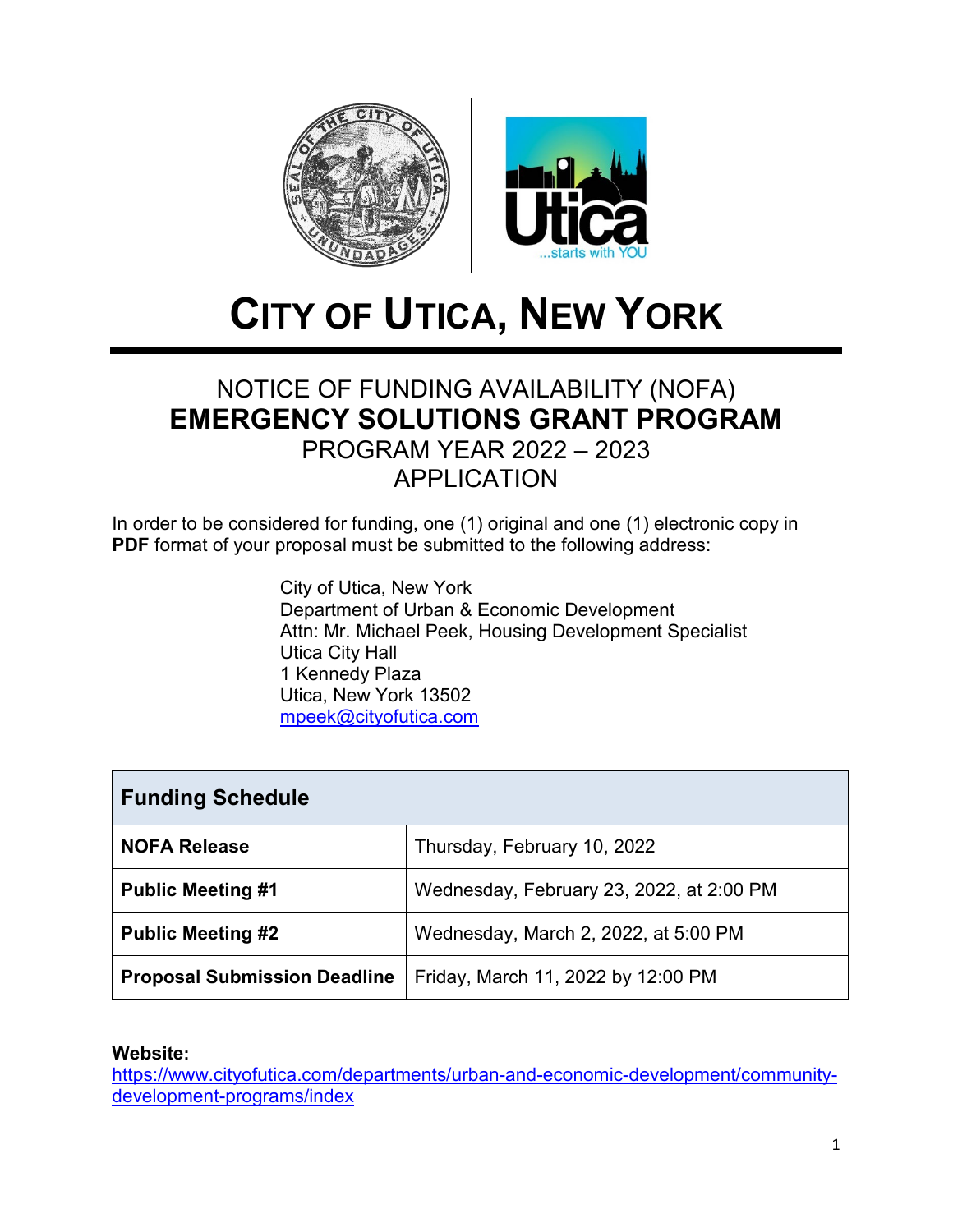# **APPLICATION CHECKLIST**

Name of Organization:

Project Name:

To be considered for funding, applications must be completed with the following documents attached at the time of submission. Please complete an Application Form for each proposed program/project. If an item is not applicable, indicate "N/A" in the box. Be sure to include this checklist as the cover page of your proposal.

If you need assistance, contact Michael Peek at **mpeek@cityofutica.com** or call 315-792-0181.

- **1** Application Checklist **2 Application 3** Organization's tax-exempt documentation Copy of Certification of Incorporation Copy of By-laws Copy of organization's organizational chart Copy of IRS tax status letter Dun and Bradstreet (DUNS) number Copy of organization's latest fiscal auditor 990
- **4** Project Budget
- **5** Project Narrative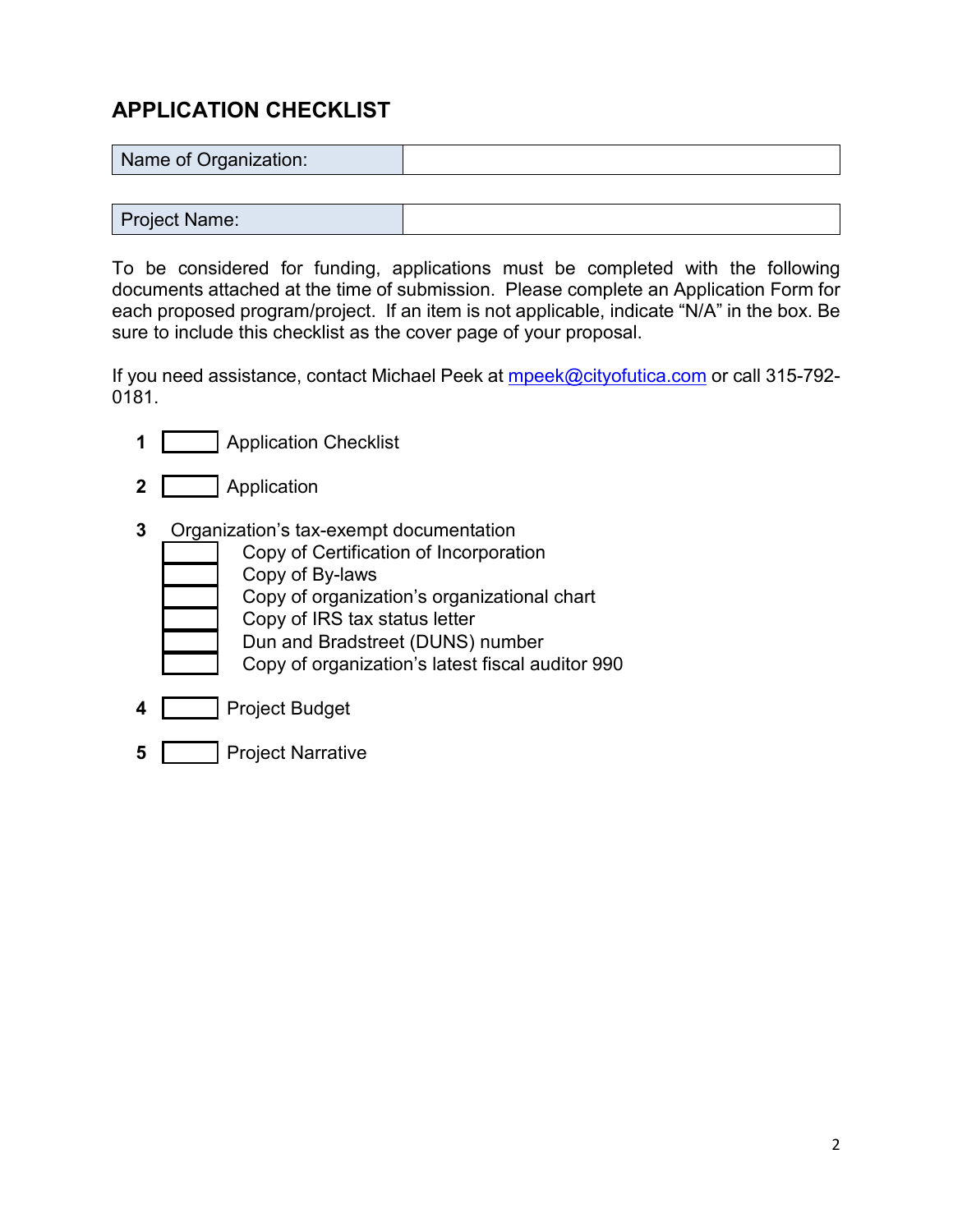# **2022-2023 EMERGENCY SOLUTIONS GRANT (ESG)** FUNDING APPLICATION

| Name of Organization:              |  |
|------------------------------------|--|
| <b>Application Street Address:</b> |  |
| City, State and ZIP:               |  |
| <b>Contact Person:</b>             |  |
| Phone/Fax/E-mail:                  |  |
| Activity to be Funded:             |  |
| <b>Amount Requested:</b>           |  |

# **Type of Activity (Check all that Apply): Organization's Funding History:**

- 
- -
- Program Administrative Funds

- Construction **New/Never funded**
- Program **Definition** On-going/Previously funded
- Program Operating Funds **Number of Years Funded**
- Total Units of Service per Month :

Total Units of Service per Year:

Estimated % of low- and moderate-income persons to be served:

| HUD FY 2021 Low (80%) Income Limits for the Utica-Rome MSA* |          |          |                     |        |                     |        |          |
|-------------------------------------------------------------|----------|----------|---------------------|--------|---------------------|--------|----------|
| FY 2022 Limits                                              |          |          |                     |        |                     |        |          |
|                                                             | Person   | Person   | Person              | Person | Person              | Person | Person   |
| Low-Income<br>(80% of MFI)                                  | \$40,550 | \$46,350 | $$52,150$ $$57,900$ |        | \$62,550   \$67,200 |        | \$71,800 |

*\*FY 2022 Income Limits have not yet been announced, but will supersede 2021 limits.*

# **Are at least 51% of the clients that you intend to serve with this activity considered to be low- to moderate-income?**

Yes | No

# **By what standard will income eligibility of beneficiaries be measured?**



HUD Income Chart  $\vert \vert$  US Census Data  $\vert \vert$  Other *(specify)*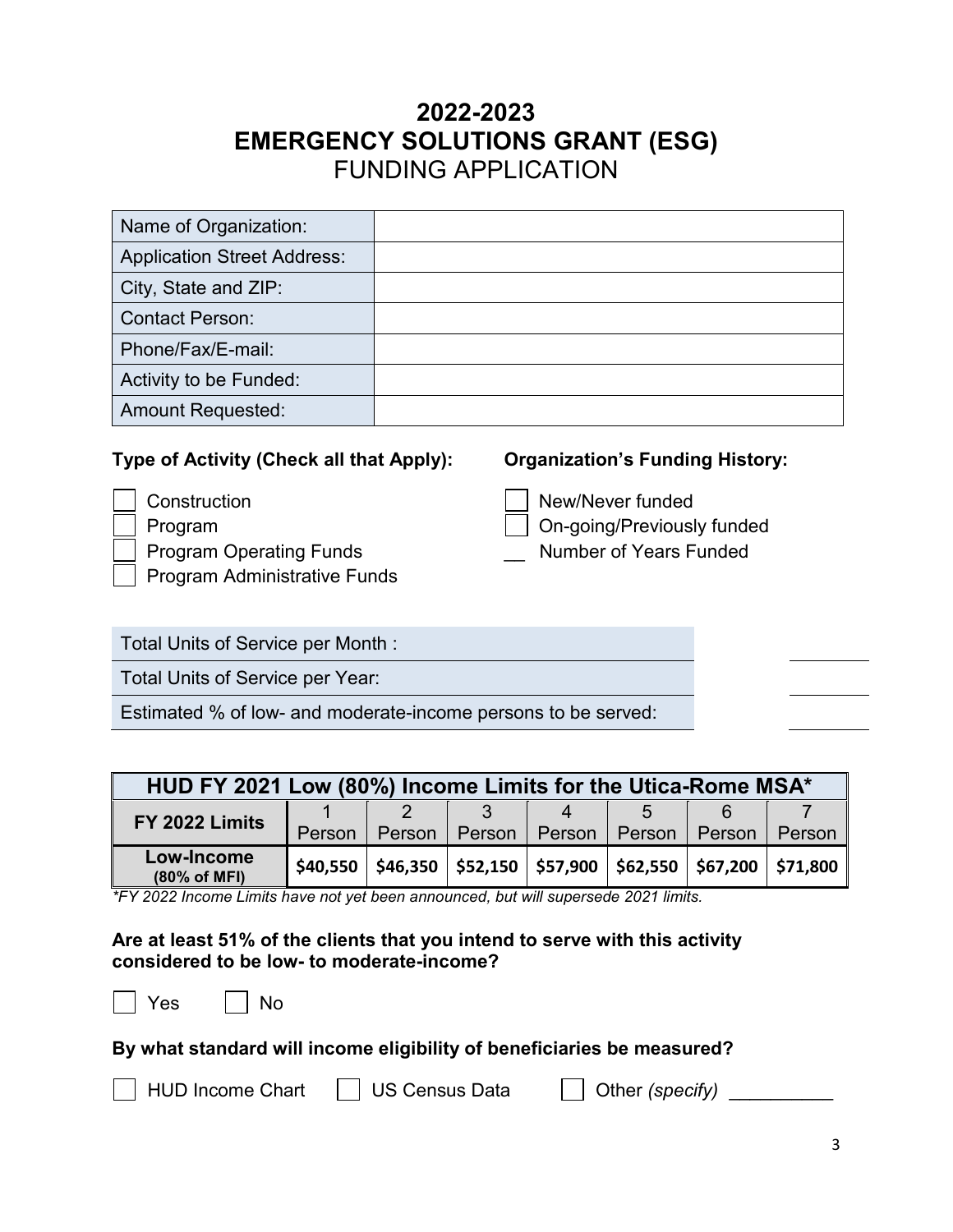# **Agency/Organization Balance Sheet**

*(All submissions must include a current Agency/Organization Balance Sheet)*

| <b>ASSETS</b>                |                                          |  |  |  |  |  |
|------------------------------|------------------------------------------|--|--|--|--|--|
| <b>Current Assets</b>        |                                          |  |  |  |  |  |
| Cash - Checking Accounts     | \$                                       |  |  |  |  |  |
| Cash - Savings Accounts      | \$                                       |  |  |  |  |  |
| <b>Accounts Receivable</b>   | \$                                       |  |  |  |  |  |
| <b>Securities</b>            | \$                                       |  |  |  |  |  |
| Other                        | \$                                       |  |  |  |  |  |
| <b>Fixed Assets</b>          |                                          |  |  |  |  |  |
| Land, Buildings & Equipment  | \$                                       |  |  |  |  |  |
| <b>Endowments</b>            | \$                                       |  |  |  |  |  |
| <b>Trusts</b>                | \$                                       |  |  |  |  |  |
| Other                        | \$                                       |  |  |  |  |  |
| <b>Total Assets</b>          | \$                                       |  |  |  |  |  |
|                              |                                          |  |  |  |  |  |
|                              | <b>LIABILITIES</b>                       |  |  |  |  |  |
| <b>Current Liabilities</b>   |                                          |  |  |  |  |  |
| <b>Accounts Payable</b>      | \$                                       |  |  |  |  |  |
| Notes Payable                | \$                                       |  |  |  |  |  |
| Other                        | \$                                       |  |  |  |  |  |
| <b>Long-Term Liabilities</b> |                                          |  |  |  |  |  |
| Mortgage Payable             | \$                                       |  |  |  |  |  |
| Other                        | \$                                       |  |  |  |  |  |
| <b>Total Liabilities</b>     | \$                                       |  |  |  |  |  |
| <b>FUND BALANCE</b>          | \$<br>(Total Assets - Total Liabilities) |  |  |  |  |  |

#### **Not-for-profit organizations must also attach:**

- 1) A copy of the certificate of incorporation
- 2) A copy of the by-laws
- 3) An organizational chart
- 4) An IRS tax status letter.

Each applicant must also submit a copy of the organization's most recent audit. In the absence of an audit, the application must include a valid, legal basis for not including the audit with the application.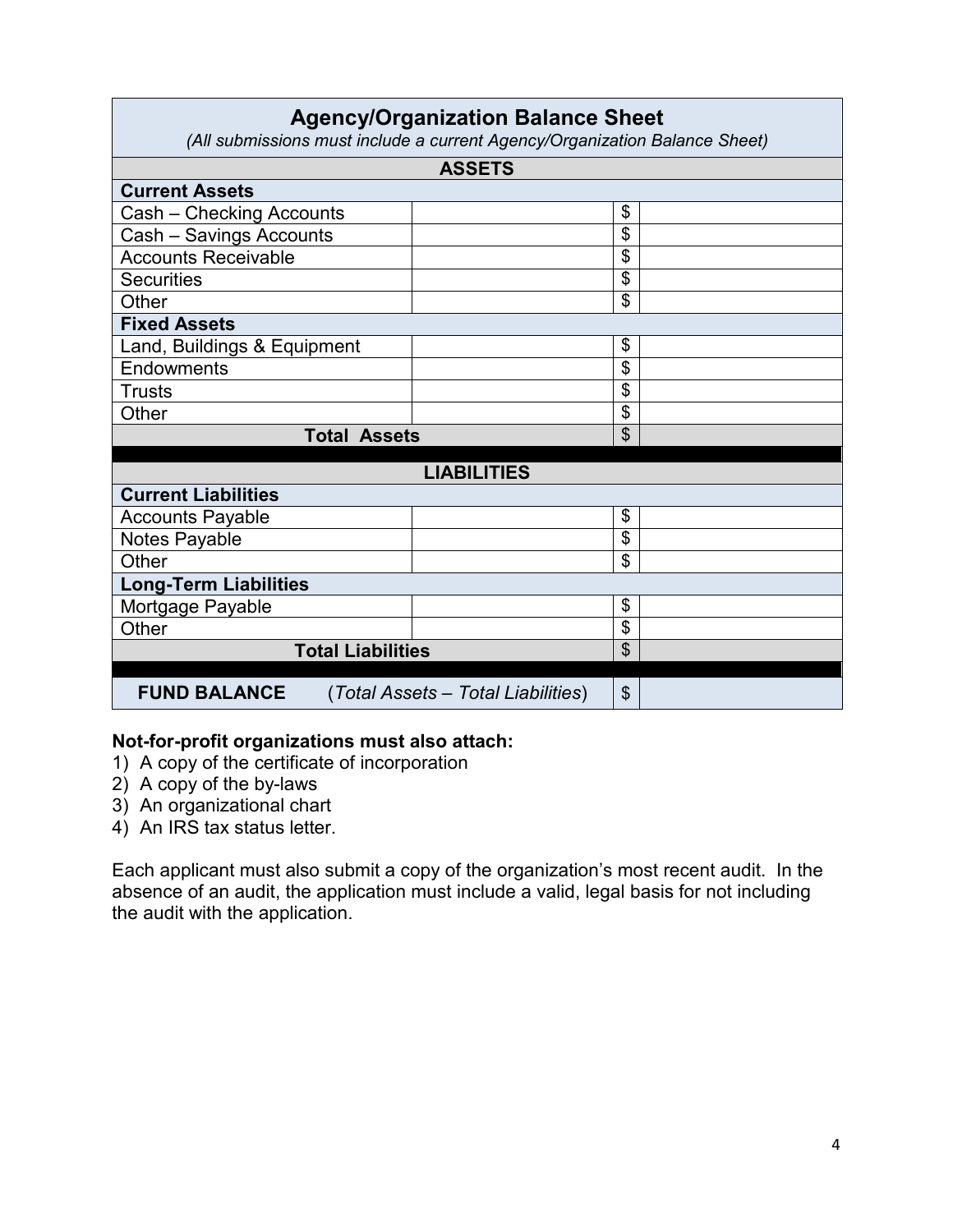# **Eligible Program Components:**

# **1. Homeless Street Outreach**

Essential Services necessary to reach out to unsheltered homeless individuals and families, connect them with emergency shelter, housing, or critical services, and provide them with urgent, non-facility-based care. Component services generally consist of engagement, case management, emergency health and mental health services, and transportation. For specific requirements and eligible costs, see 24 CFR 576.101.

# **2. Emergency Shelter**

- A. Renovation of a building to serve as an emergency shelter. Site must serve homeless persons for at least 3 or 10 years, depending on the cost and type of renovation (major rehabilitation, conversion, or other renovation). Note: Property acquisition and new construction are ineligible.
- B. Essential Services for individuals and families in emergency shelter. Component services generally consist of case management, child care, education services, employment assistance and job training, outpatient health services, legal services, life skills training, mental health services, substance abuse treatment services, and transportation.
- C. Shelter Operations, including maintenance, rent, security, fuel, equipment, insurance, utilities, and furnishings.
- D. Relocation assistance for persons displaced by a project assisted with ESG funds.

*For specific requirements and eligible costs, see 24 CFR 576.102.*

# **3. Homelessness Prevention**

Housing relocation and stabilization services and/or short and/or medium-term rental assistance necessary to prevent the individual or family from moving into an emergency shelter or another place described in paragraph (1) of the "homeless" definition in

§ 576.2.

Component services and assistance generally consist of short-term and mediumterm rental assistance, rental arrears, rental application fees, security deposits, advance payment of last month's rent, utility deposits and payments, moving costs, housing search and placement, housing stability case management, mediation, legal services, and credit repair. For specific requirements and eligible costs, see 24 CFR 576.103, 576.105, and 576.106.

# **4. Rapid Re-Housing**

Housing relocation and stabilization services and short and/or medium-term rental assistance as necessary to help individuals or families living in an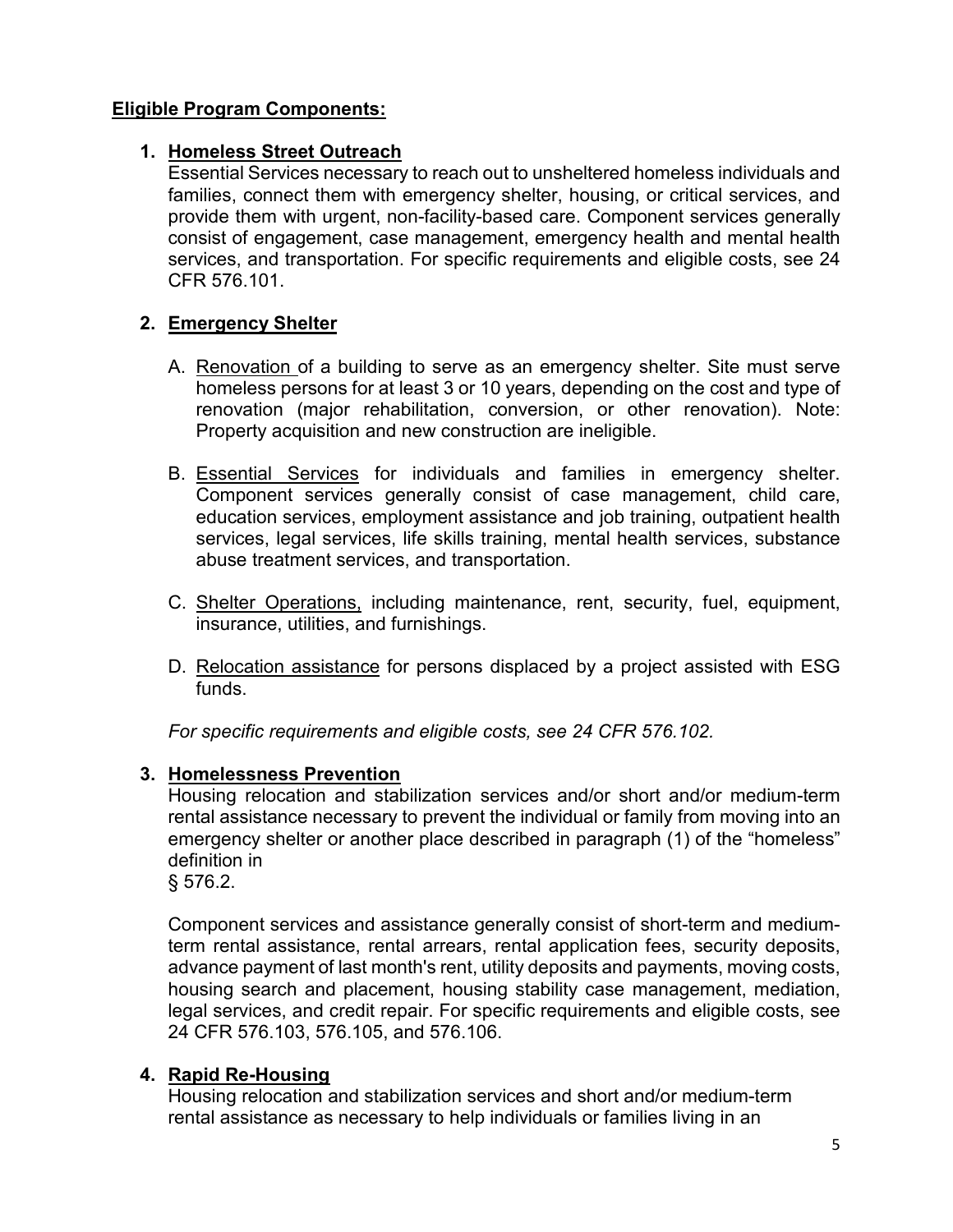emergency shelter or other place described in paragraph (1) of the "homeless" definition move as quickly as possible into permanent housing and achieve stability in that housing.

Component services and assistance generally consist of short-term and mediumterm rental assistance, rental arrears, rental application fees, security deposits, advance payment of last month's rent, utility deposits and payments, moving costs, housing search and placement, housing stability case management, mediation, legal services, and credit repair. For specific requirements and eligible costs, see 24 CFR 576.104, 576.105, and 576.106.

# **5. HMIS**

Grant funds may be used for certain Homeless Management Information System (HMIS) and comparable database costs, as specified at 24 CFR 576.107

> \*Homeless Management Information System **(HMIS)** is a locally administered, electronic data collection system that stores longitudinal person level information about persons who access the homeless service system.

> *According to Section 416(F) of the HEARTH Act of 2009*, HMIS participation is a statutory requirement for Emergency Solutions Grants recipients and subrecipients.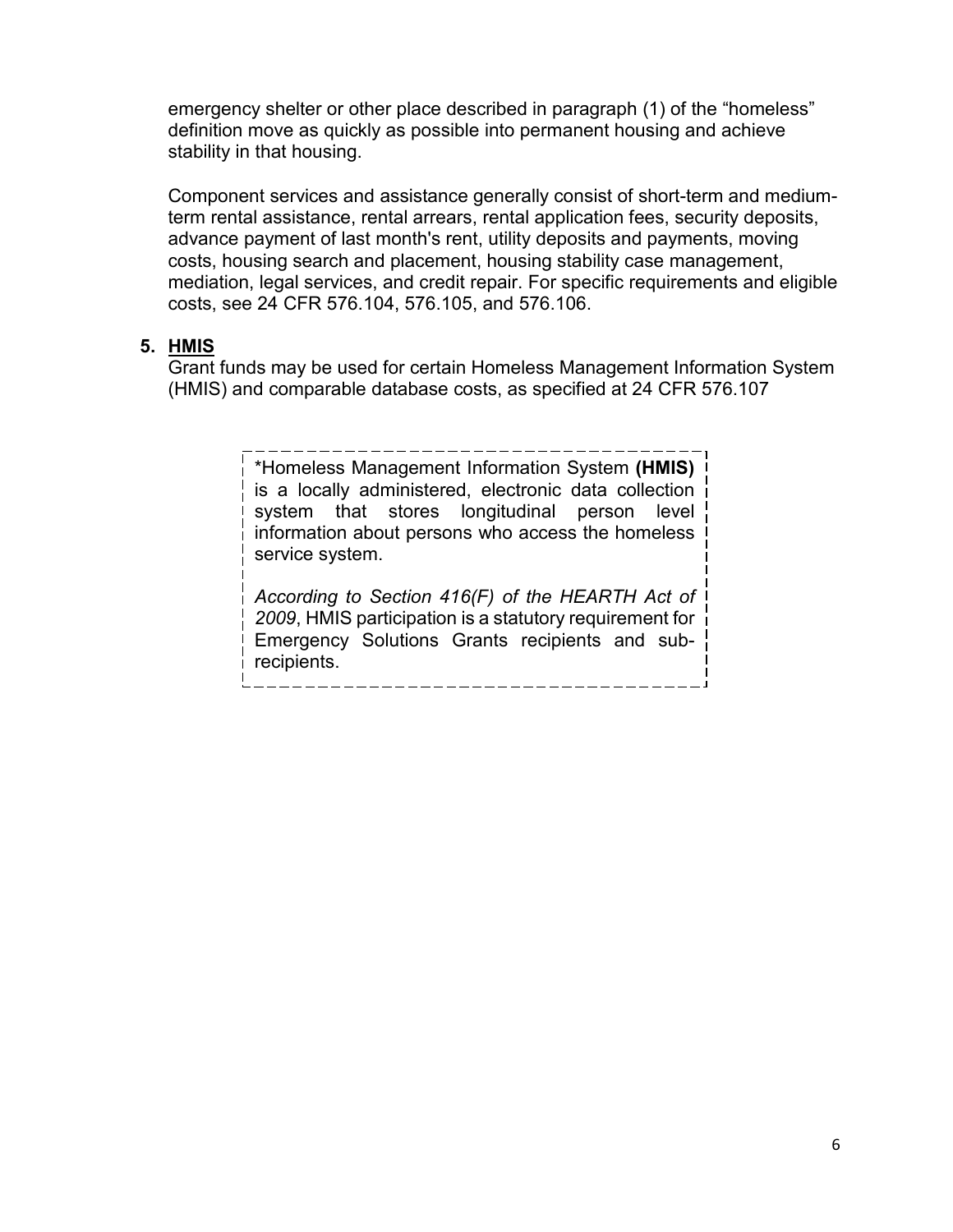# **APPLICATION EVALUATION - SCORING CRITERIA**

| ESG Project Ranking Criteria 2022-2023 Program Year |                                                                                                 |              |  |  |  |  |
|-----------------------------------------------------|-------------------------------------------------------------------------------------------------|--------------|--|--|--|--|
|                                                     | <b>Agency Name:</b>                                                                             |              |  |  |  |  |
| <b>Activity</b><br><b>Amount Requested</b>          |                                                                                                 |              |  |  |  |  |
|                                                     | <b>Completed for all applicants</b>                                                             |              |  |  |  |  |
|                                                     | (To be completed by the reviewers of the ESG applications.)                                     |              |  |  |  |  |
|                                                     | Rating Scale 1 = Poor 2 = Fair 3 = Good 4 = Very Good 5 = Excellent                             |              |  |  |  |  |
|                                                     | <b>Finance &amp; Supporting Documents (15 Points)</b>                                           | <b>Score</b> |  |  |  |  |
| 1                                                   | Displayed secure status of assets and lack of liabilities.                                      |              |  |  |  |  |
| $\mathbf 2$                                         | Attached certificate of incorporation, mission in by-laws, organizational chart and IRS letter. |              |  |  |  |  |
| 3                                                   | Attached anticipated budget for the proposed activity.                                          |              |  |  |  |  |
|                                                     | TOTAL (15 points max.)                                                                          |              |  |  |  |  |
|                                                     |                                                                                                 |              |  |  |  |  |
|                                                     | <b>Activity Proposal (25 Points)</b>                                                            | <b>Score</b> |  |  |  |  |
| 1                                                   | Provided a detailed description of the proposed activity.                                       |              |  |  |  |  |
| $\mathbf 2$                                         | Articulated the need to be addressed by the activity.                                           |              |  |  |  |  |
| 3                                                   | Effectively addressed the activity's contribution to community need identified in city's plan.  |              |  |  |  |  |
| 4                                                   | Detailed the anticipated goals of the activity.                                                 |              |  |  |  |  |
| 5                                                   | Substantiated the reasons for supporting continued funding.                                     |              |  |  |  |  |
|                                                     | <b>TOTAL</b> (25 points max.)                                                                   |              |  |  |  |  |
|                                                     | <b>Organizational Information (35 Points)</b>                                                   | <b>Score</b> |  |  |  |  |
| 1                                                   | Described a plan to ensure sustainability.                                                      |              |  |  |  |  |
| $\mathbf 2$                                         | Cited relevant personnel.                                                                       |              |  |  |  |  |
| 3                                                   | Provided a list of board members.                                                               |              |  |  |  |  |
| 4                                                   | Identified possible conflicts of interest.                                                      |              |  |  |  |  |
| 5                                                   | Communicated ability and qualifications to implement activity.                                  |              |  |  |  |  |
| 6                                                   | Described actions to be taken if funding falls through.                                         |              |  |  |  |  |
|                                                     | Has the current capacity to effectively manage a homeless assistance program                    |              |  |  |  |  |
|                                                     | (e.g. their current homeless programs are meeting CoC and HUD outcome and reporting             |              |  |  |  |  |
| 7                                                   | standards)                                                                                      |              |  |  |  |  |
|                                                     | <b>TOTAL</b> (35 points max.)                                                                   |              |  |  |  |  |
|                                                     | <b>Community Partnerships &amp; Program Integration (25 Points)</b>                             | <b>Score</b> |  |  |  |  |
| 1                                                   | Agency was able to indicate they are an active member of the MVHHAC/CoC.                        |              |  |  |  |  |
| $\mathbf 2$                                         | Indicated length and frequency of involvement in CoC.                                           |              |  |  |  |  |
| 3                                                   | Explained the relevance of the proposal to ESG objectives and CoC priorities.                   |              |  |  |  |  |
| 4                                                   | Indicated that organization is a participant in the OCHMIS or would be willing to participate.  |              |  |  |  |  |
| 5                                                   | Articulate the relevance of the proposal to existing HUD CoC programs.                          |              |  |  |  |  |
|                                                     | <b>TOTAL</b> (25 points max.)                                                                   |              |  |  |  |  |
|                                                     |                                                                                                 |              |  |  |  |  |
|                                                     | PROGRAM SCORE TOTAL (100 points max.)                                                           |              |  |  |  |  |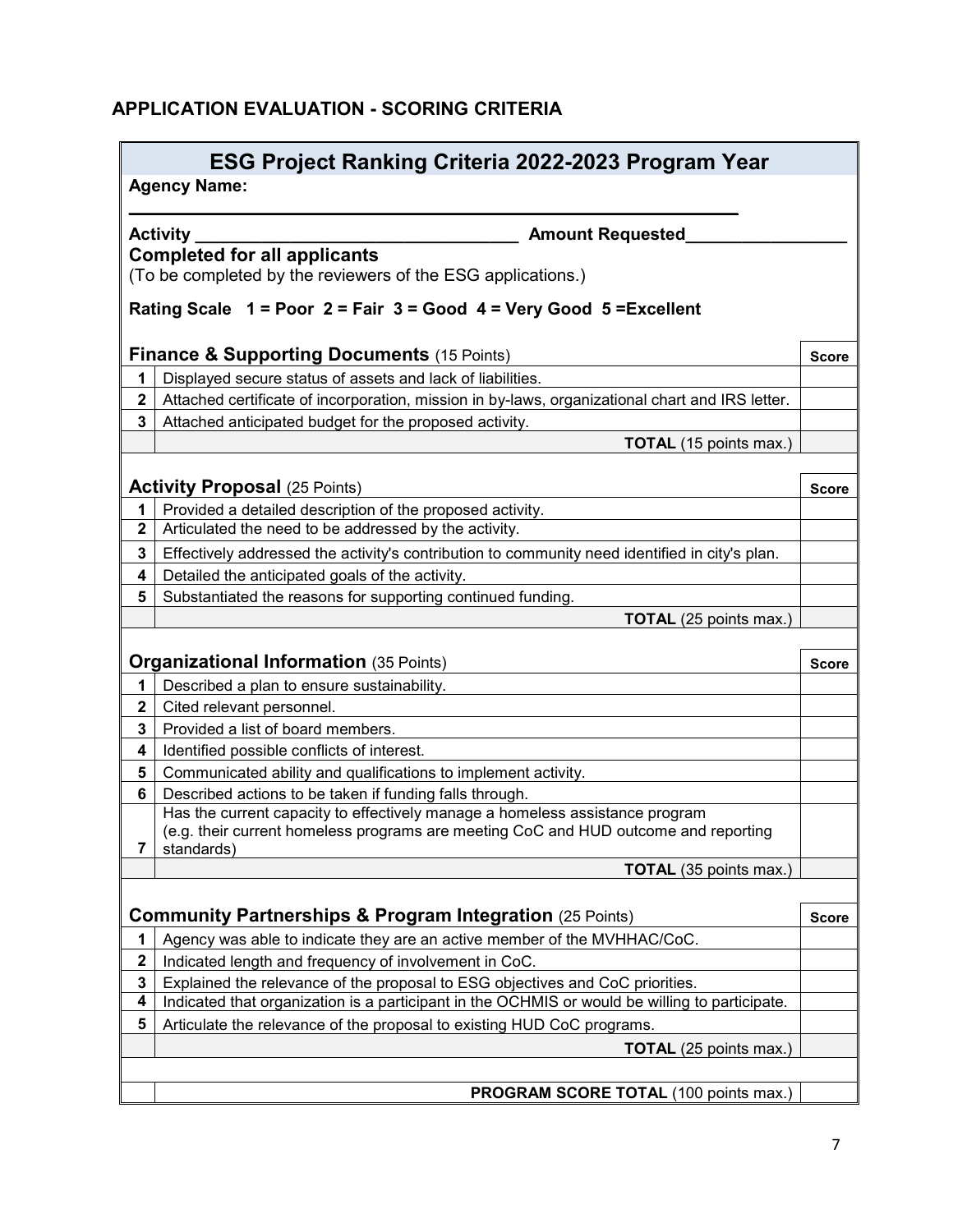# **Attached Narrative**

A separate narrative that addresses the following must be included in your proposal. Narratives must:

- Not exceed seven (7) one-sided pages
- Have a minimum of 1" margins
- Use Times New Roman with a minimum 12 point font size.

Applications that do not adhere to these requirements will not be considered for funding.

# **1. Activity Description**

Provide a detailed description of the proposed activity to be funded. Include a description of the location of the proposed activity and the clientele to be served by age, sex, race or other distinguishing demographic characteristic.

# **2. Activity Need**

Describe the community need being addressed by the activity, including a description of the problem/need to be addressed by the activity and the manner by which the problem/need was identified. The description should address the extent to which the community need being addressed reflects a community need identified within the City of Utica's 2020-2024 Consolidated Plan.

# **3. Activity Goals**

Describe in detail the anticipated goals of the proposed activity. The description should address the extent to which the goals of the activity reflect a community development goal identified within the City of Utica's 2020-2024 Consolidated Plan.

#### **4. Activity Objectives, Outcomes and Outputs**

HUD has prescribed specific objectives and outcomes to be used for all ESG-funded activities in order to standardize achievements at the local, state and national level. Please evaluate and describe your proposed activity according to the following definitions. Identify which objectives your activity will address, then identify the proposed outcome that your activity will achieve; please choose the best single objective and outcome. Bear in mind that, if funded, your information will be utilized in the preparation of the 2022 – 2023 Annual Plan and in reporting your accomplishments through the quarterly and yearend progress reports and the City's Consolidated Annual Performance Evaluation Report (CAPER).

# a. **Emergency Solutions Grant Objectives**

*(1) Engage homeless individuals and families living on the street.*

*(2) Improve the number and quality of emergency shelters for homeless individuals and families.*

- *(3) Help operate these shelters.*
- *(4) Provide essential services to shelter residents.*
- *(5) Rapidly re-house homeless individuals and families.*
- *(6) Prevent families/individuals from becoming homeless.*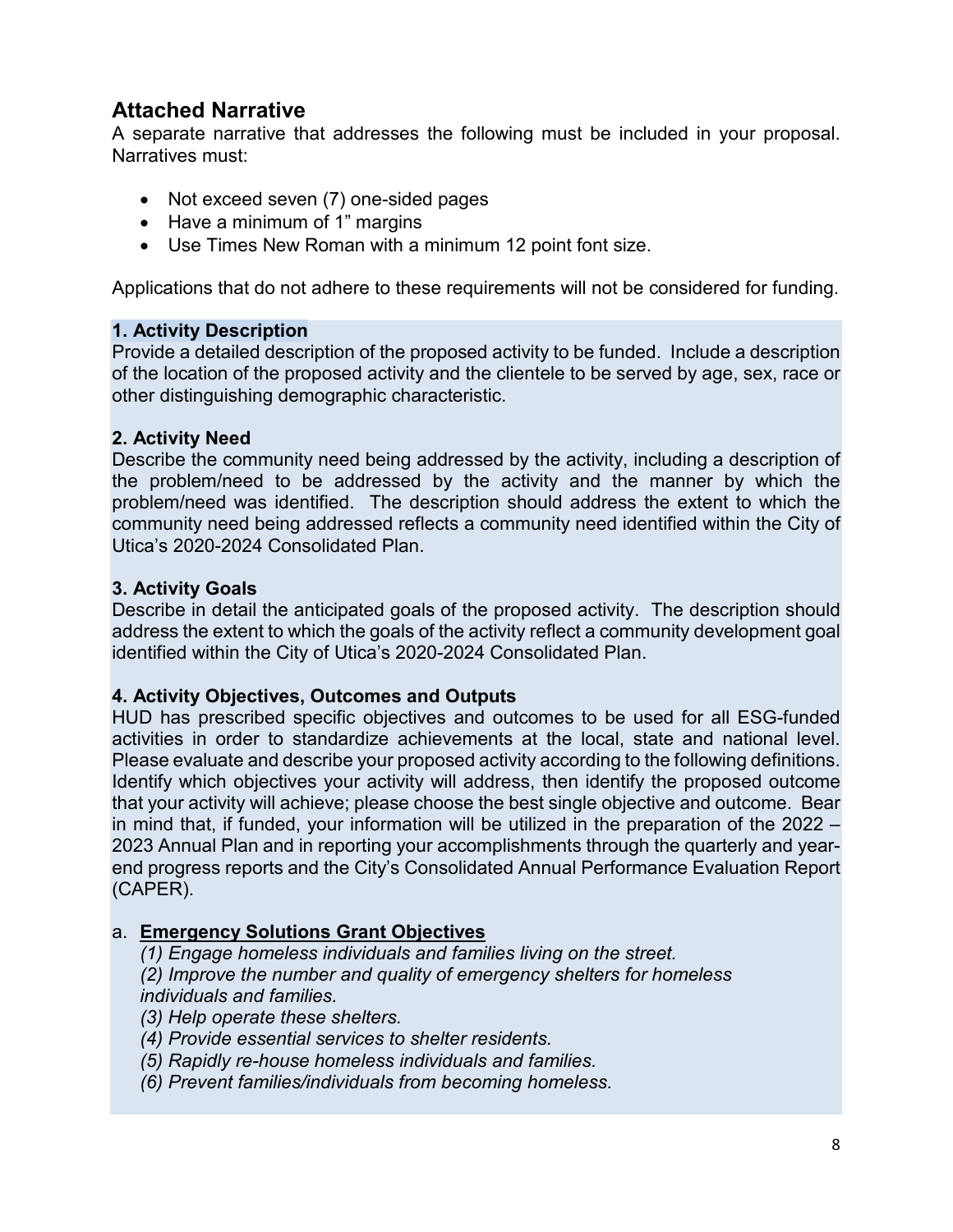#### **5. Activity Justification**

If the proposed activity has been funded in previous years, an explanation of the reasons supporting continued funding is required.

#### **6. Self-Sufficiency**

If the activity has been funded in previous years, **describe the manner by which your organization plans to make this activity self-sufficient**; include identification of alternate funding sources or possibility of partnering with other community organizations. **If there is no plan to make the activity self-sufficient, explain the reason.**

#### **7. Organization Description**

Provide a listing of agency personnel and their titles that will be involved in the proposed activity. Also list all Board members for the organization (*voting and ex-officio*). Identify any and all potential conflicts of interest. Finally, describe your organization's current ability and qualifications to carry out the proposed activity.

#### **8. Contingency Plan**

In the event that ESG funds are not granted for this proposed activity, in whole or in part, or other funds anticipated to fund this activity are not received, describe the actions to be taken by your organization.

**CERTIFICATION: I hereby certify that the information contained in this application is true to the best of my knowledge. I do hereby agree to comply with all requirements of HUD Regulations 24 CFR 570 and other applicable Federal Regulations.**

\_\_\_\_\_\_\_\_\_\_\_\_\_\_\_\_\_\_\_\_\_\_\_\_\_\_\_\_\_\_\_\_\_ \_\_\_\_\_\_\_\_\_\_\_\_\_\_\_\_\_\_\_\_\_\_ AUTHORIZED SIGNATURE TITLE

\_\_\_\_\_\_\_\_\_\_\_\_\_\_\_\_\_\_\_\_\_\_\_\_\_\_\_\_\_\_\_\_\_ \_\_\_\_\_\_\_\_\_\_\_\_\_\_\_\_\_\_\_\_\_\_ TYPED OR PRINTED NAME DATE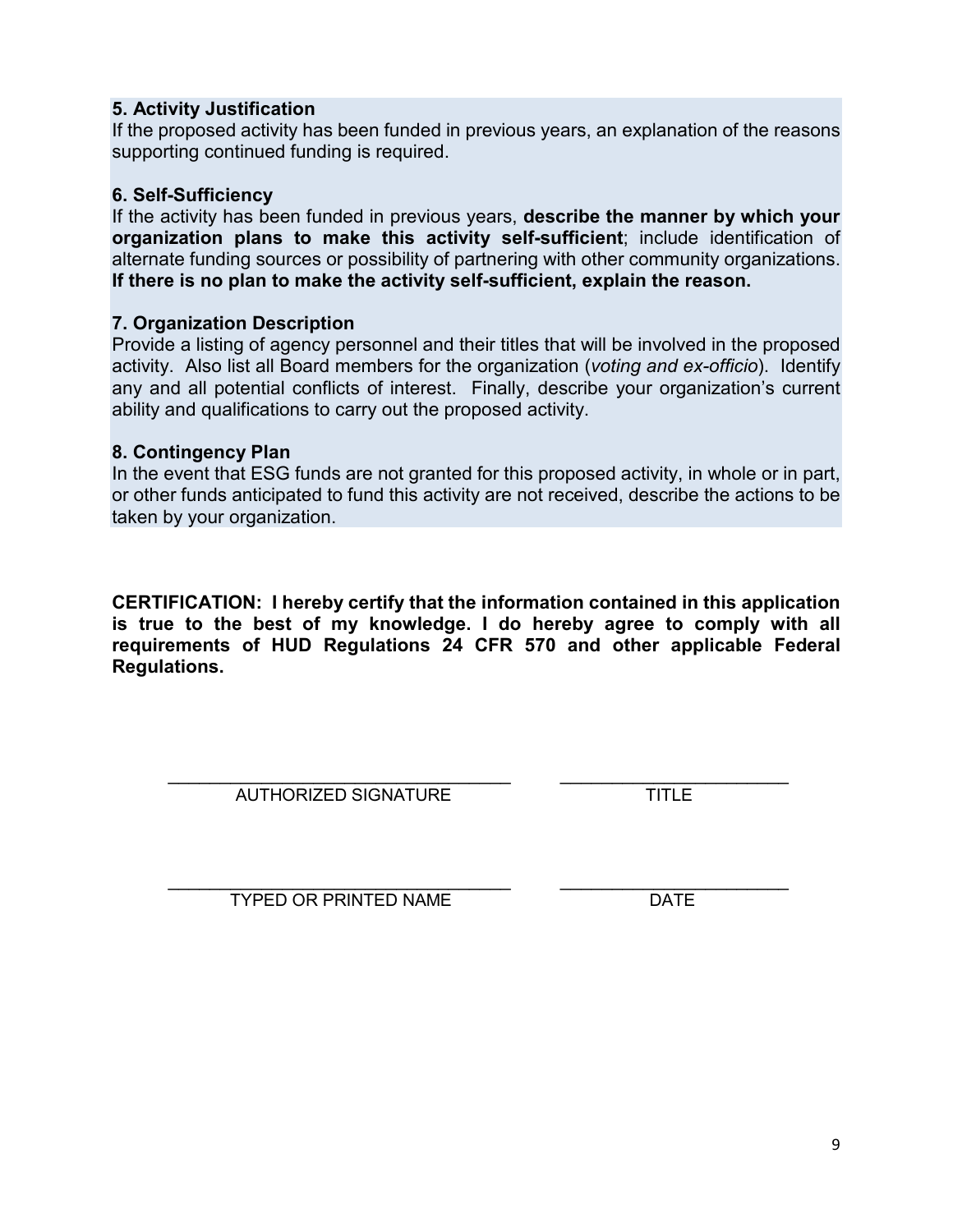# **Activity Budget**

On the attached pages, provide details on the anticipated budget for the proposed activity. Note that one budget applies to proposed construction activities, while the second budget page applies to proposed program activities.

# **Budget Instructions**

- 1. Insert budget amounts for each applicable line item, including total amount, amount for which ESG funds are sought and amount to be funded with other funds.
- 2. The City of Utica ESG Program requires a 100% match for leveraging (1:1). *For each line item of requested ESG funding, fill in the source title of the leveraged funds as well as the dollar amount leveraged from each source (if more lines are needed, you may attach a separate sheet)*. Each line item allows for up to three (3) different sources of leveraged funds. For each source of leveraged funds, the applicant must indicate the status of these funds, selecting from the following possible choices: *Anticipated, Committed, In-Hand, Donated or Requested*.

*Definitions* – For the purposes of the application, *Anticipated* shall mean that the applicant agency has some reasonable assurance that the funding will be received shortly; *Committed* shall mean that the applicant agency has received a firm commitment from the source of said funds for the utilization of those funds for the intended purpose; *In-Hand* shall mean that applicant agency has actually received said funds and has ready access to those funds at time of submission of the application; *Donated* shall mean that the applicant agency will be utilizing donated materials, services, time or labor; *Requested* shall mean that the applicant agency has submitted a request (i.e., grant application) for said funding, but has not received any indication of the likelihood of receiving said funds.